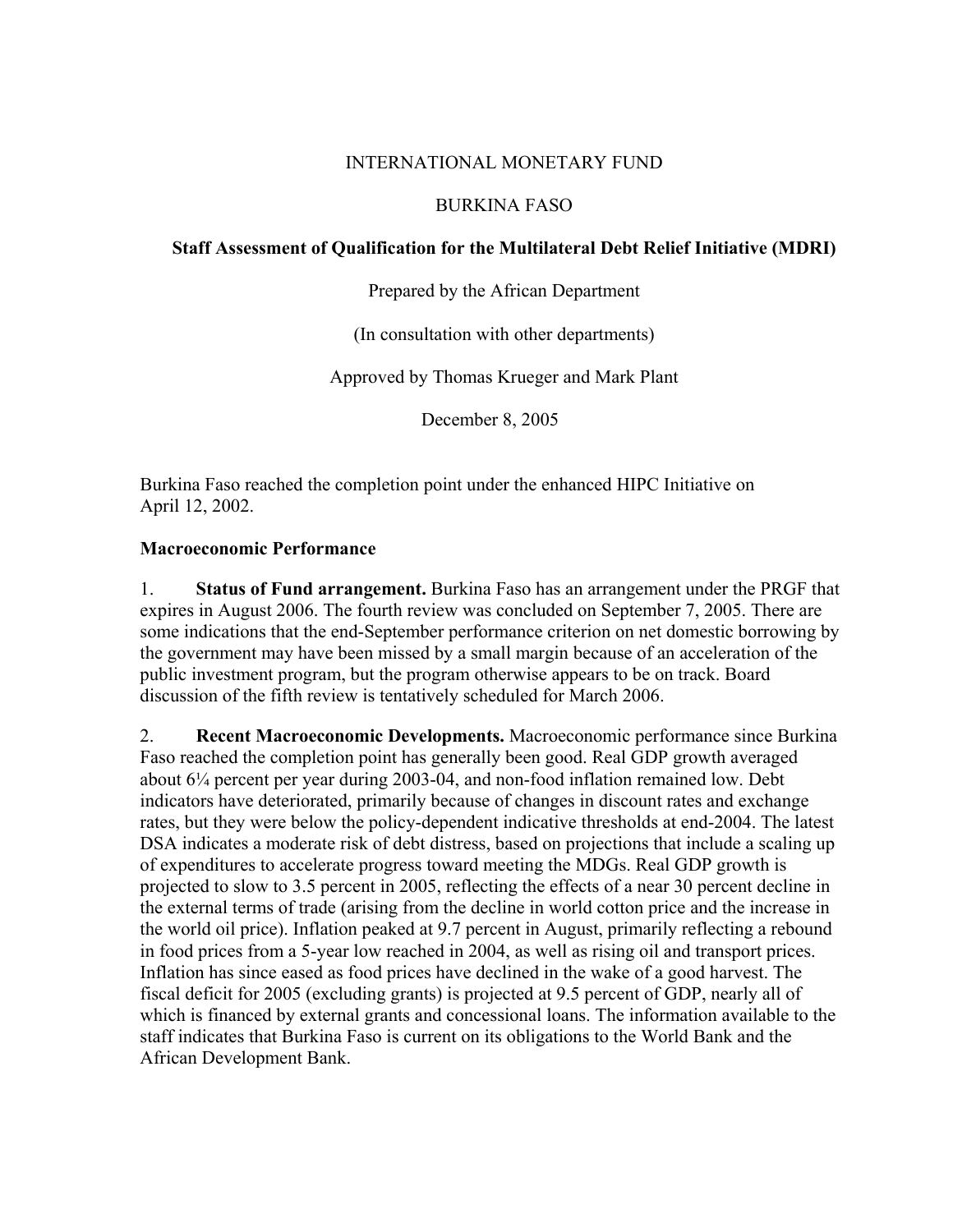3. **Summary Assessment.** Given the completion of the fourth review under the PRGF on September 7, 2005 and the recent track record of satisfactory macroeconomic performance, staff is of the view that the related criterion to qualify for MDRI debt relief is met.

## **Implementation of the Poverty Reduction Strategy**

4. **Recent Development.** The second full poverty reduction strategy paper (PRSP) and the fourth annual progress report on the implementation of the first PRSP were issued in 2005. World Bank staff estimates that the poverty headcount fell by 8 percentage points between 1998 and 2003. School enrollment and literacy programs have exceeded PRS targets since the completion point and dropout rates have declined. Progress has been achieved in raising immunization coverage rates, lowering infant and child mortality rates, ensuring a good supply of essential drugs, and reducing the transmission of HIV/AIDS. The number of health centers with the minimum required personnel has also increased since the completion point. In education, more needs to be done in decentralization, addressing aid coordination, implementing cost-effective school construction, and ensuring that financial resources are used efficiently towards reaching MDG targets. In the health sector, increased efforts to combat malaria and malnutrition issues, and better expenditure management to balance scaling up of anti-retroviral treatment with necessary HIV prevention programs, are warranted. These issues are addressed in the poverty reduction strategy annual progress report and the updated priority action program.

5. **Summary Assessment.** Given the recent track record of satisfactory implementation of poverty reduction policies, staff is of the view that the related criterion to qualify for MDRI debt relief is met.

# **Public Expenditure Management System**

6. **Recent Developments.** Burkina Faso's public expenditure management (PEM) system performance has improved since the completion point. Budget coverage is generally complete and extra-budgetary expenditures are negligible. The budget is a reliable implementation guide. The ability to track spending has improved with the adoption of the WAEMU budget nomenclature and the implementation of annual surveys on service delivery. The medium-term expenditure framework and annual budget laws are aligned with poverty reduction strategy priorities. Internal budget reports and the entry of transactions into the accounts are timely. Internal control is enforced – though limited by weak capacity and procedures – and the external audit of budget execution is submitted to the National Assembly. A reform program is addressing remaining shortcomings in the procurement system, including those related to the institutional framework and to procurement capacity.

7. **Summary Assessment.** Given the recent track record of satisfactory implementation of poverty reduction policies, staff is of the view that the related criterion to qualify for MDRI debt relief is met.